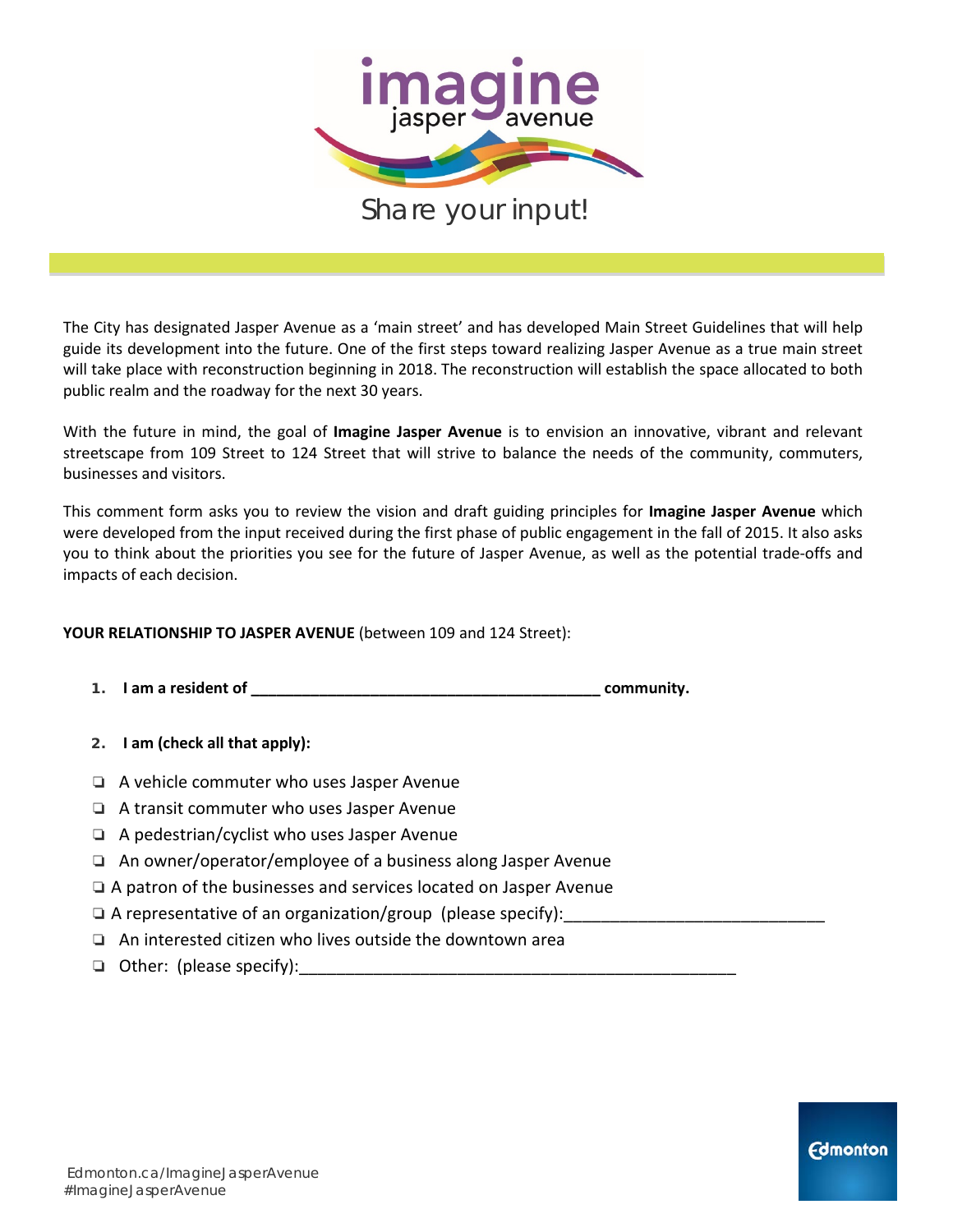

### **YOUR THOUGHTS ON THE VISION AND GUIDING PRINCIPLES**

Vision:

Jasper Avenue is Edmonton's premier Main Street—a people place

Guiding Principles:

- **Create a vibrant, all seasons destination**: *Transform Jasper Avenue into a lively downtown destination and a place of social gathering. Ensure Jasper Avenue is accessible, inclusive, and offers a safe and secure environment in all seasons*
- **Shape a community street:** *Shift the focus of Jasper Avenue to an inviting neighbourhood amenity. Commemorate Jasper Avenue's vibrant history, and the dynamic diversity of its people*
- **Put pedestrians first, ensuring travel options for all users:** *Increase the priority on pedestrians, while recognizing the needs of all methods of transportation along Jasper Avenue*
- **Increase the green:** *Enhance and beautify Jasper Avenue with tree planting and landscaping*
- **Consider the Big Picture:** *Reinforce Jasper Avenue's local connections to the community, river valley, downtown, and other destinations. Use the streetscape as a catalyst for higher quality development and urban form.*
- **3. Please indicate your level of satisfaction for the vision and guiding principles:**

| <b>Verv</b><br><b>Dissatisfied</b> | Dissatisfied | Don't Know/<br>No Opinion | Satisfied | Verv<br>Satisfied |
|------------------------------------|--------------|---------------------------|-----------|-------------------|
|                                    |              |                           |           | $\mathsf{h}$      |

\_\_\_\_\_\_\_\_\_\_\_\_\_\_\_\_\_\_\_\_\_\_\_\_\_\_\_\_\_\_\_\_\_\_\_\_\_\_\_\_\_\_\_\_\_\_\_\_\_\_\_\_\_\_\_\_\_\_\_\_\_\_\_\_\_\_\_\_\_\_\_\_\_\_\_\_\_\_\_\_\_\_\_\_\_\_\_\_

\_\_\_\_\_\_\_\_\_\_\_\_\_\_\_\_\_\_\_\_\_\_\_\_\_\_\_\_\_\_\_\_\_\_\_\_\_\_\_\_\_\_\_\_\_\_\_\_\_\_\_\_\_\_\_\_\_\_\_\_\_\_\_\_\_\_\_\_\_\_\_\_\_\_\_\_\_\_\_\_\_\_\_\_\_\_\_\_

\_\_\_\_\_\_\_\_\_\_\_\_\_\_\_\_\_\_\_\_\_\_\_\_\_\_\_\_\_\_\_\_\_\_\_\_\_\_\_\_\_\_\_\_\_\_\_\_\_\_\_\_\_\_\_\_\_\_\_\_\_\_\_\_\_\_\_\_\_\_\_\_\_\_\_\_\_\_\_\_\_\_\_\_\_\_\_

\_ \_\_\_\_\_\_\_\_\_\_\_\_\_\_\_\_\_\_\_\_\_\_\_\_\_\_\_\_\_\_\_\_\_\_\_\_\_\_\_\_\_\_\_\_\_\_\_\_\_\_\_\_\_\_\_\_\_\_\_\_\_\_\_\_\_\_\_\_\_\_\_\_\_\_\_\_\_\_\_\_\_\_\_\_\_\_

#### **Comments:**

**Edmonton**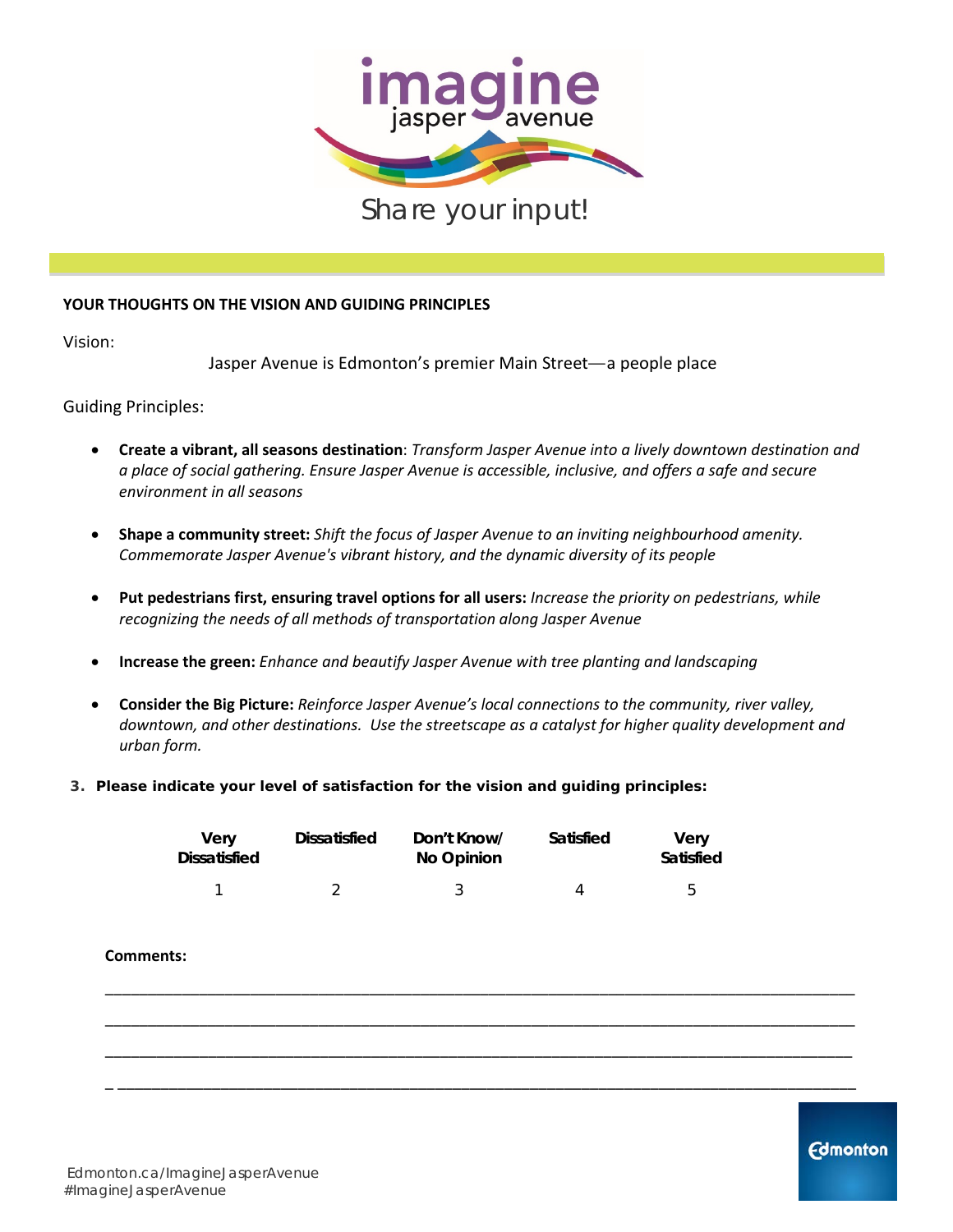

#### **STREETSCAPE ELEMENTS: PRIORITIES AND TRADE-OFFS**

The streetscape project area is property line to property line. Proposed streetscape elements must fit within this area. It is possible that there will not be enough space for all desired elements. All elements have an impact and a potential trade-off. With each decision made another desired element may be impacted.

For example:

- choosing a wider sidewalk will require more space from the roadway, which would mean removing one vehicle travel lane
- more space will be needed to add trees, which would mean removing a vehicle travel lane
- **•** removing on-street parking may reduce flexibility for future business uses on the roadway (ie: parklet or food trucks)
- removing lanes of traffic means there will be fewer left-turn lanes and impacts on buses

Answers to these questions will help the project team understand your priorities and what elements you feel are most important to achieving those priorities.

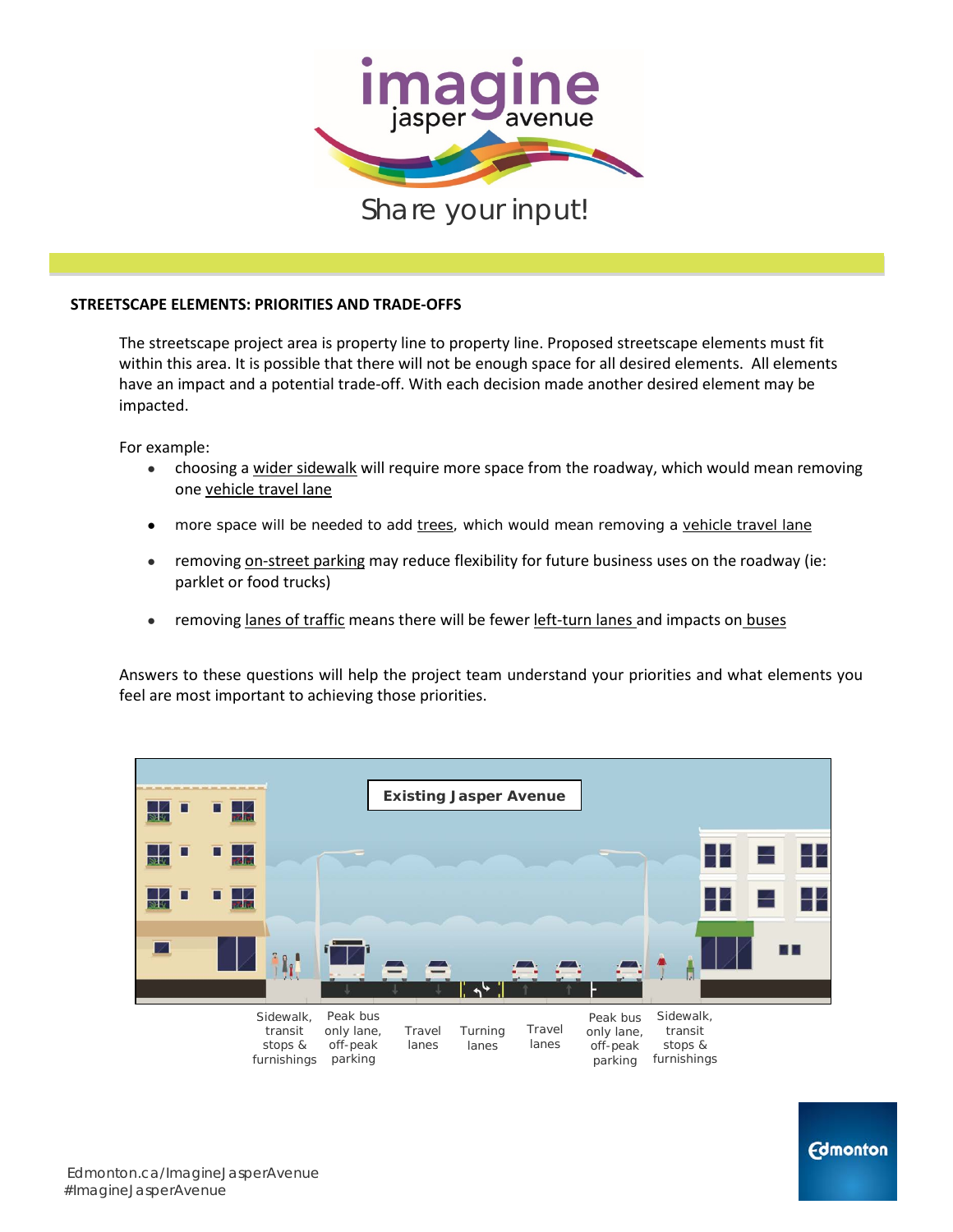

|                                                                                                                                                                                                       | Not a<br>priority | Low priority   | <b>Some</b><br>priority | Don't<br>know/care      | <b>Moderate</b><br><b>Priority</b> | High<br>Priority | <b>Extreme</b><br><b>Priority</b> |  |  |
|-------------------------------------------------------------------------------------------------------------------------------------------------------------------------------------------------------|-------------------|----------------|-------------------------|-------------------------|------------------------------------|------------------|-----------------------------------|--|--|
|                                                                                                                                                                                                       | 1                 | $\overline{2}$ | 3                       | $\overline{\mathbf{4}}$ | 5                                  | $6\phantom{1}6$  | $\overline{7}$                    |  |  |
| Create a vibrant, all seasons destination                                                                                                                                                             |                   |                |                         |                         |                                    |                  |                                   |  |  |
| Transform Jasper Avenue into a lively downtown destination and a place of social gathering. Ensure Jasper Avenue<br>is accessible, inclusive, and offers a safe and secure environment in all seasons |                   |                |                         |                         |                                    |                  |                                   |  |  |
| Sidewalk cafes and<br>patios                                                                                                                                                                          |                   |                |                         |                         |                                    |                  |                                   |  |  |
| Public seating (benches)                                                                                                                                                                              |                   |                |                         |                         |                                    |                  |                                   |  |  |
| Pedestrian oriented<br>street lighting                                                                                                                                                                |                   |                |                         |                         |                                    |                  |                                   |  |  |
| Features that support<br>visual impairment and<br>mobility challenges                                                                                                                                 |                   |                |                         |                         |                                    |                  |                                   |  |  |
| Weather protection<br>features (heated shelters,<br>canopies)                                                                                                                                         |                   |                |                         |                         |                                    |                  |                                   |  |  |
| <b>Comments:</b>                                                                                                                                                                                      |                   |                |                         |                         |                                    |                  |                                   |  |  |
|                                                                                                                                                                                                       |                   |                |                         |                         |                                    |                  |                                   |  |  |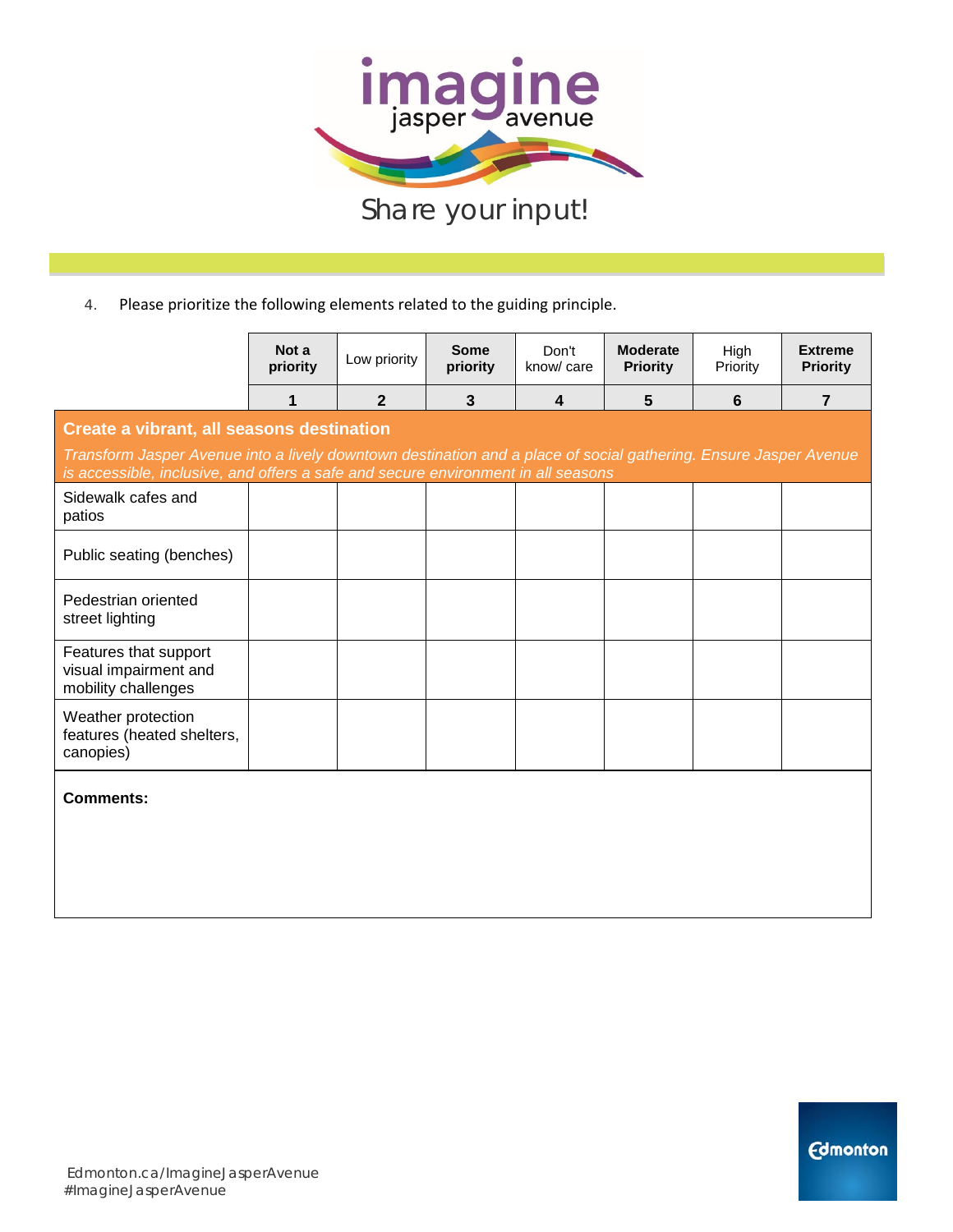

|                                                                                                                                                                | Not a<br>priority | Low<br>priority | <b>Some</b><br>priority | Don't<br>know/care      | <b>Moderate</b><br><b>Priority</b> | High<br>Priority | <b>Extreme</b><br><b>Priority</b> |  |  |
|----------------------------------------------------------------------------------------------------------------------------------------------------------------|-------------------|-----------------|-------------------------|-------------------------|------------------------------------|------------------|-----------------------------------|--|--|
|                                                                                                                                                                | 1                 | $\overline{2}$  | $\mathbf{3}$            | $\overline{\mathbf{4}}$ | 5                                  | $6\phantom{1}$   | $\overline{7}$                    |  |  |
| <b>Shape a community street</b>                                                                                                                                |                   |                 |                         |                         |                                    |                  |                                   |  |  |
| Shift the focus of Jasper Avenue to an inviting neighbourhood amenity. Commemorate Jasper Avenue's vibrant<br>history, and the dynamic diversity of its people |                   |                 |                         |                         |                                    |                  |                                   |  |  |
| Public art within the streetscape                                                                                                                              |                   |                 |                         |                         |                                    |                  |                                   |  |  |
| Public art that references history<br>on Jasper Avenue                                                                                                         |                   |                 |                         |                         |                                    |                  |                                   |  |  |
| Wayfinding signage to local<br>destinations                                                                                                                    |                   |                 |                         |                         |                                    |                  |                                   |  |  |
| Access to public washrooms                                                                                                                                     |                   |                 |                         |                         |                                    |                  |                                   |  |  |
| Ability to close the street for<br>markets or special events                                                                                                   |                   |                 |                         |                         |                                    |                  |                                   |  |  |
| <b>Comments:</b>                                                                                                                                               |                   |                 |                         |                         |                                    |                  |                                   |  |  |
|                                                                                                                                                                |                   |                 |                         |                         |                                    |                  |                                   |  |  |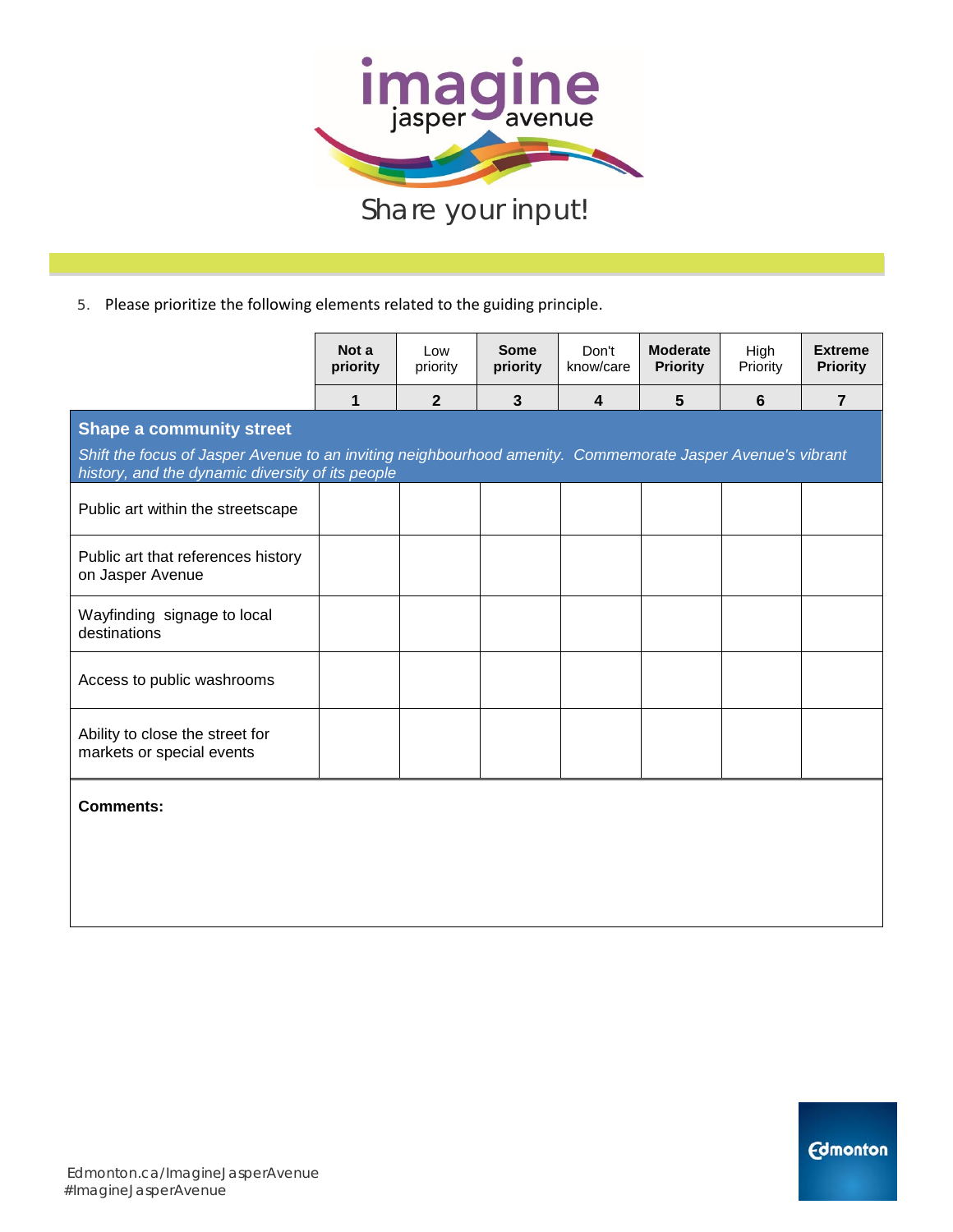

6. Please prioritize the following elements related to the guiding principle.

|                                                                                                                           | Not a<br>priority | Low<br>priority | <b>Some</b><br>priority | Don't<br>know/ care | <b>Moderate</b><br><b>Priority</b> | High<br>Priority | <b>Extreme</b><br><b>Priority</b> |  |  |
|---------------------------------------------------------------------------------------------------------------------------|-------------------|-----------------|-------------------------|---------------------|------------------------------------|------------------|-----------------------------------|--|--|
|                                                                                                                           | 1                 | $\mathbf{2}$    | 3                       | 4                   | $5\phantom{.0}$                    | 6                | $\overline{7}$                    |  |  |
| Put pedestrians first, ensuring travel options for all users                                                              |                   |                 |                         |                     |                                    |                  |                                   |  |  |
| Increase the priority on pedestrians, while recognizing the needs of all methods of transportation along Jasper<br>Avenue |                   |                 |                         |                     |                                    |                  |                                   |  |  |
| Boulevards (to buffer<br>sidewalk from traffic)                                                                           |                   |                 |                         |                     |                                    |                  |                                   |  |  |
| Wider, unobstructed<br>sidewalks                                                                                          |                   |                 |                         |                     |                                    |                  |                                   |  |  |
| Frequent, safe pedestrian<br>crossings                                                                                    |                   |                 |                         |                     |                                    |                  |                                   |  |  |
| High quality transit shelters                                                                                             |                   |                 |                         |                     |                                    |                  |                                   |  |  |
| Dedicated transit lanes                                                                                                   |                   |                 |                         |                     |                                    |                  |                                   |  |  |
| On-street parking                                                                                                         |                   |                 |                         |                     |                                    |                  |                                   |  |  |
| On-street bicycle facility                                                                                                |                   |                 |                         |                     |                                    |                  |                                   |  |  |
| Bicycle parking                                                                                                           |                   |                 |                         |                     |                                    |                  |                                   |  |  |
| Narrow travel lanes<br>supporting safer speeds                                                                            |                   |                 |                         |                     |                                    |                  |                                   |  |  |
| Maintain commuter capacity<br>during peak hours                                                                           |                   |                 |                         |                     |                                    |                  |                                   |  |  |

**Comments:**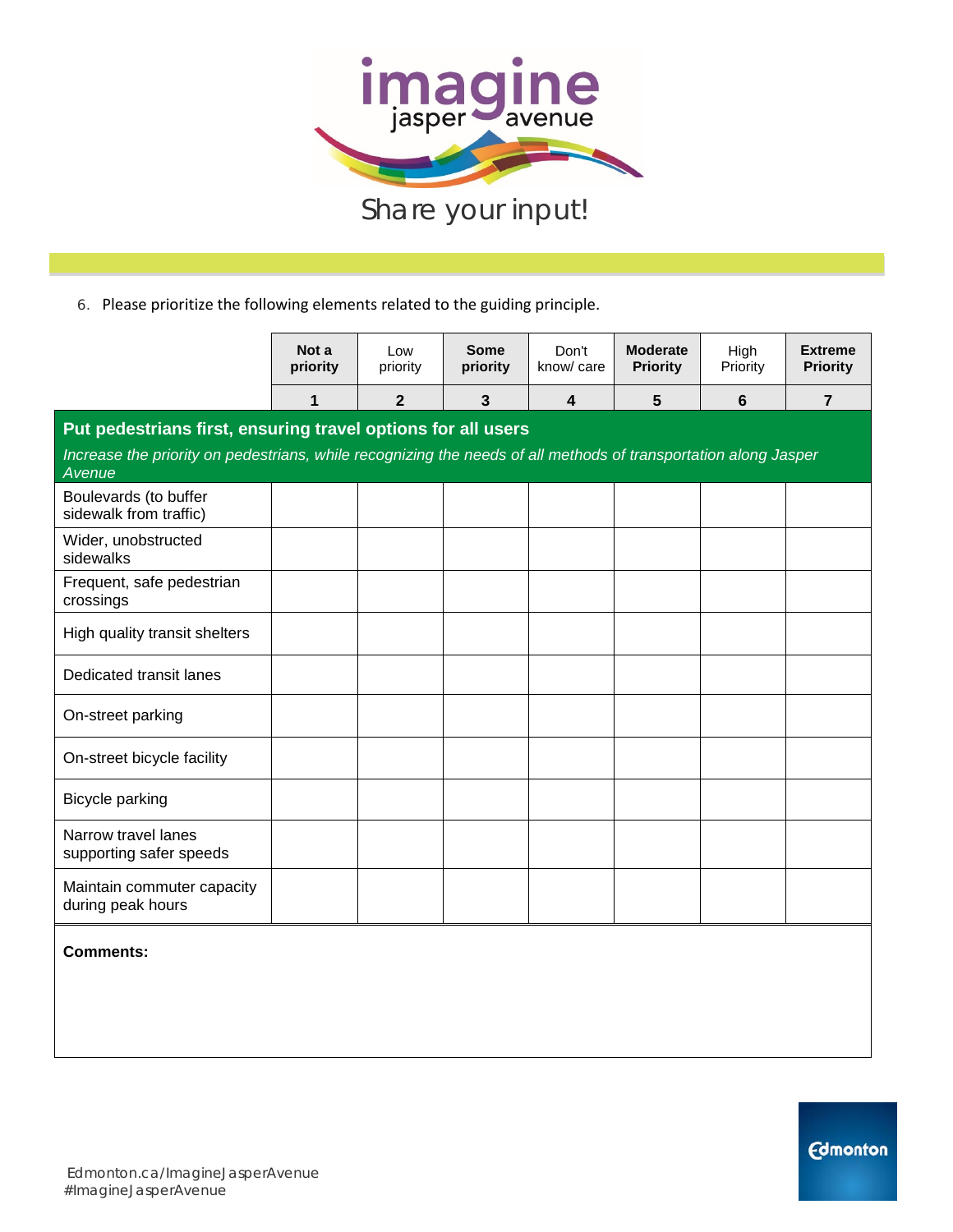

|                                                                                             | Not a<br>priority | Low<br>priority | <b>Some</b><br>priority | Don't<br>know/care | <b>Moderate</b><br><b>Priority</b> | High<br>Priority | <b>Extreme</b><br><b>Priority</b> |  |
|---------------------------------------------------------------------------------------------|-------------------|-----------------|-------------------------|--------------------|------------------------------------|------------------|-----------------------------------|--|
|                                                                                             | 1                 | $\mathbf{2}$    | $\mathbf{3}$            | 4                  | 5                                  | $\boldsymbol{6}$ | $\overline{7}$                    |  |
| Increase the green<br>Enhance and beautify Jasper Avenue with tree planting and landscaping |                   |                 |                         |                    |                                    |                  |                                   |  |
| <b>Street trees</b>                                                                         |                   |                 |                         |                    |                                    |                  |                                   |  |
| Planters and landscaping                                                                    |                   |                 |                         |                    |                                    |                  |                                   |  |
| Pocket parks along the<br>streetscape                                                       |                   |                 |                         |                    |                                    |                  |                                   |  |
| Comments:                                                                                   |                   |                 |                         |                    |                                    |                  |                                   |  |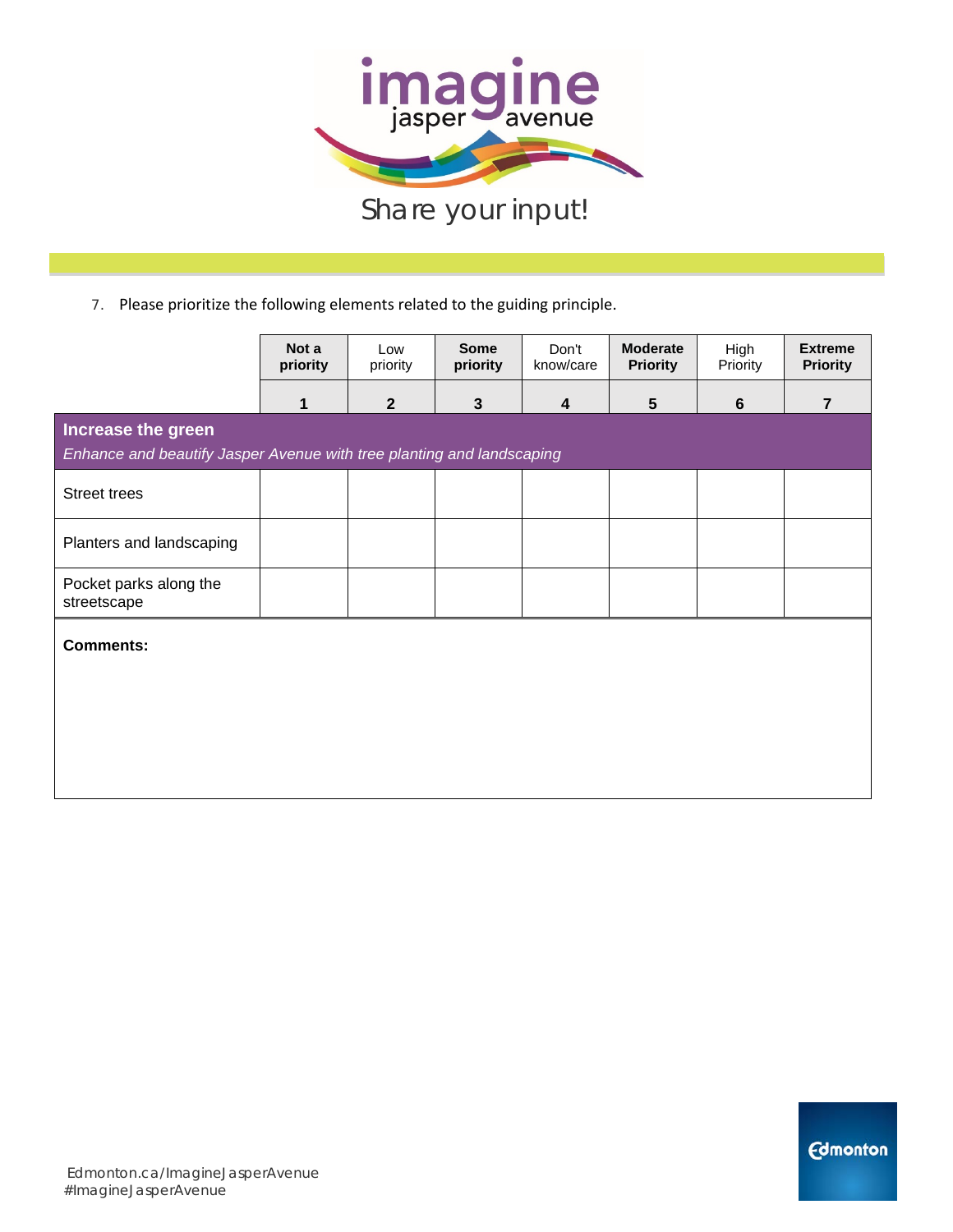

|                                                                                                                                                      | Not a<br>priority | Low<br>priority | Some<br>priority | Don't<br>know/care | <b>Moderate</b><br><b>Priority</b> | High<br>Priority | <b>Extreme</b><br><b>Priority</b> |
|------------------------------------------------------------------------------------------------------------------------------------------------------|-------------------|-----------------|------------------|--------------------|------------------------------------|------------------|-----------------------------------|
|                                                                                                                                                      | 1                 | $\mathbf{2}$    | 3                | $\overline{4}$     | 5                                  | 6                | $\overline{7}$                    |
| <b>Consider the big picture</b><br>Reinforce Jasper Avenue's local connections to the community, river valley, downtown, and other destinations. Use |                   |                 |                  |                    |                                    |                  |                                   |
| the streetscape as a catalyst for higher quality development and urban form.<br>Consider surrounding<br>transportation network<br>requirements       |                   |                 |                  |                    |                                    |                  |                                   |
| Plan for people moving<br>over vehicle moving                                                                                                        |                   |                 |                  |                    |                                    |                  |                                   |
| Safe, high quality bicycle<br>network connections                                                                                                    |                   |                 |                  |                    |                                    |                  |                                   |
| Connections to Victoria<br>Promenade, River Valley,<br>key destinations                                                                              |                   |                 |                  |                    |                                    |                  |                                   |
| Promote high density,<br>mixed use buildings<br>through zoning                                                                                       |                   |                 |                  |                    |                                    |                  |                                   |
| <b>Comments:</b>                                                                                                                                     |                   |                 |                  |                    |                                    |                  |                                   |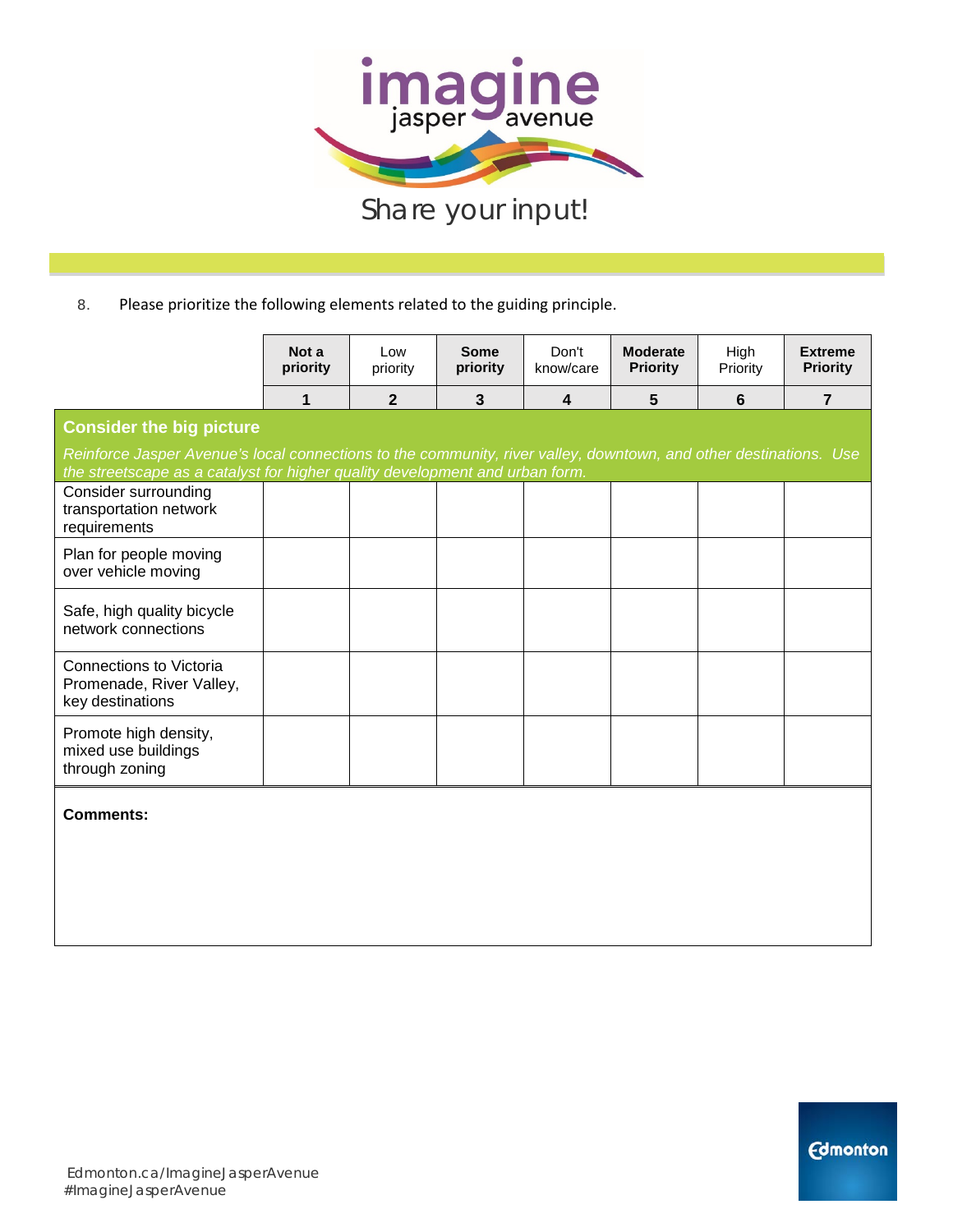

9. From the elements listed below, rank your top five elements from 1 to 5, 1 being the most important and 5 being the least important.

| a. Sidewalk cafes and patios                                       |
|--------------------------------------------------------------------|
| b. Wide, unobstructed sidewalks                                    |
| c. Features that support visual impairment and mobility challenges |
| d. Street trees and landscaping                                    |
| e. Pedestrian oriented lighting                                    |
| f. Street furnishings (benches, garbage cans, bike racks etc)      |
| g. Public art                                                      |
| h. Access to public washrooms                                      |
| i. Dedicated transit lanes                                         |
| j. High quality transit shelters                                   |
| k. On-street bicycle facility                                      |
| I. On-street parking                                               |
| m. Maintain commuter capacity during peak hours                    |
| n. Promote high density, mixed use buildings through zoning        |
| o. Ability to close the street for markets or special events       |
|                                                                    |

\_\_\_\_\_\_\_\_\_\_\_\_\_\_\_\_\_\_\_\_\_\_\_\_\_\_\_\_\_\_\_\_\_\_\_\_\_\_\_\_\_\_\_\_\_\_\_\_\_\_\_\_\_\_\_\_\_\_\_\_\_\_\_\_\_\_\_\_\_\_\_\_\_\_\_

\_\_\_\_\_\_\_\_\_\_\_\_\_\_\_\_\_\_\_\_\_\_\_\_\_\_\_\_\_\_\_\_\_\_\_\_\_\_\_\_\_\_\_\_\_\_\_\_\_\_\_\_\_\_\_\_\_\_\_\_\_\_\_\_\_\_\_\_\_\_\_\_\_\_\_

\_\_\_\_\_\_\_\_\_\_\_\_\_\_\_\_\_\_\_\_\_\_\_\_\_\_\_\_\_\_\_\_\_\_\_\_\_\_\_\_\_\_\_\_\_\_\_\_\_\_\_\_\_\_\_\_\_\_\_\_\_\_\_\_\_\_\_\_\_\_\_\_\_\_\_

\_\_\_\_\_\_\_\_\_\_\_\_\_\_\_\_\_\_\_\_\_\_\_\_\_\_\_\_\_\_\_\_\_\_\_\_\_\_\_\_\_\_\_\_\_\_\_\_\_\_\_\_\_\_\_\_\_\_\_\_\_\_\_\_\_\_\_\_\_\_\_\_\_\_\_

Comments: \_\_\_\_\_\_\_\_\_\_\_\_\_\_\_\_\_\_\_\_\_\_\_\_\_\_\_\_\_\_\_\_\_\_\_\_\_\_\_\_\_\_\_\_\_\_\_\_\_\_\_\_\_\_\_\_\_\_\_\_\_\_\_\_\_\_\_\_\_\_\_\_\_\_\_